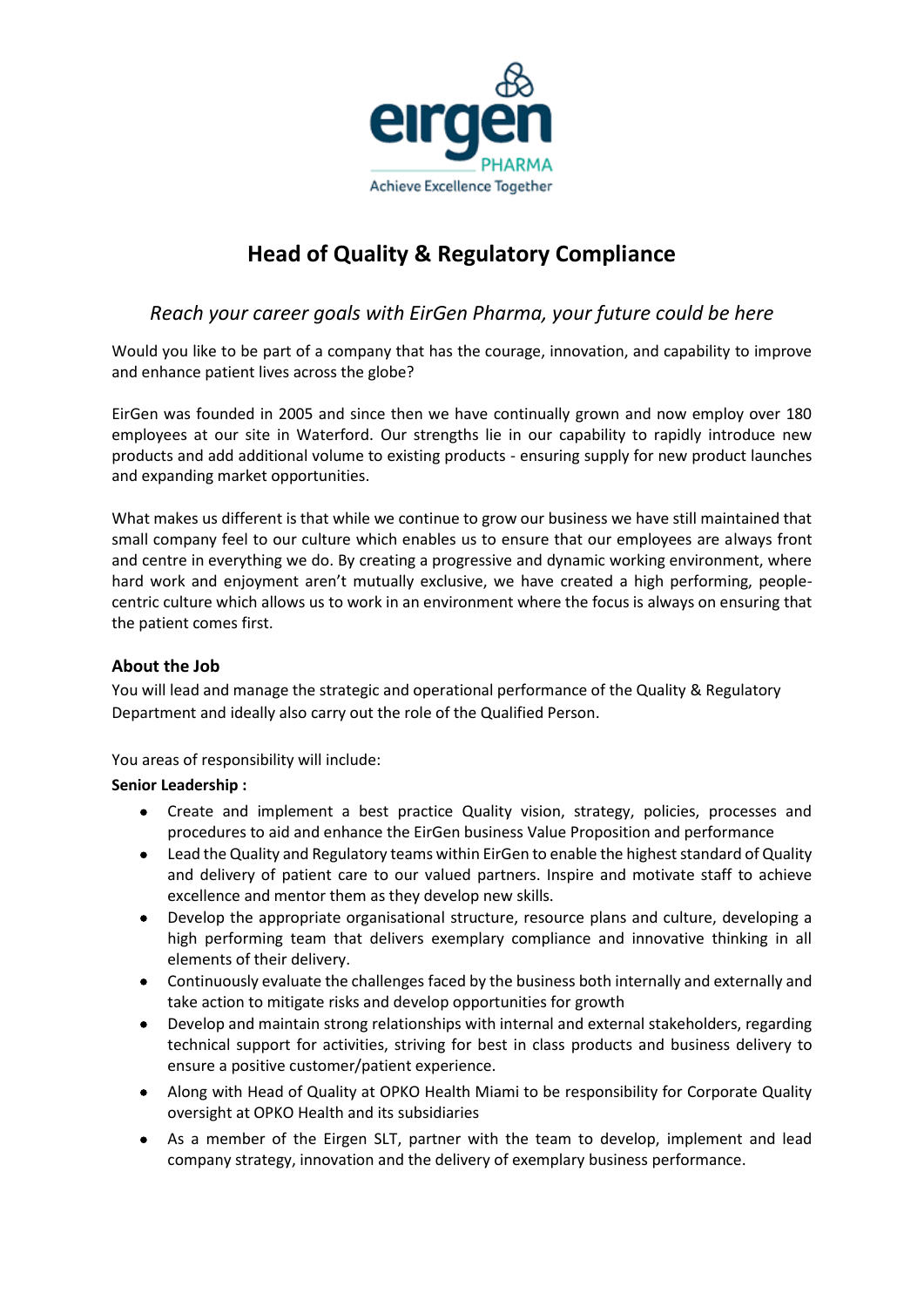

 Full responsibility for Budget planning and management to enable the overall delivery of annual financial objectives

#### **QP Batch disposition:**

 Certification as Qualified Person (Q.P.) and batch release as defined in Article 51 of Directive 2001/83/EC or Article 55 of Directive 2001/82/EC of sterile and non-sterile Human and veterinary clinical and medicinal bulk and packaged product

#### **Functional Responsibilities**

- Regulatory Compliance, SOPs, Annual reviews, Technical Agreements, License Database, and Dossier management Regulatory strategy for EirGen/OPKO products and in collaboration with co-development partners where applicable.
- Preparation of dossiers/INDs/IMPDs for EirGen/OPKO products and liaison with external contractors or co-development partners to submit dossiers in target markets
- Support for on-going Regulatory procedures
- Responsible for management of Clinical trials (PK/Bioequivalence) and safety/efficacy studies according to ICH/VICH GCP for EirGen/OPKO products and on behalf of Eirgen's customers where required
- Support existing products with respect to technical aspects or where Regulatory input needed
- Support out-licensing activities and commercialized OPKO products to promote EirGen Regulatory strategy

#### **About you**

You have strong technical expertise and a proven track record as a strategic and collaborative leader at senior management level. Qualified to a minimum of primary degree in a scientific or engineering discipline with Quality Management you possess a Post Graduate Diploma or Masters ideally in Pharmaceutical Technology/Quality Systems.

You have at least 10 years' pharmaceutical experience, preferably within the Quality Systems and Quality Assurance field of medicinal product manufacture, while Qualified Person capability is very advantageous. Experience with pharmaceutical packaging, oversight of Contract Manufacturing and Contract Development Manufacturing Organisations is preferable.

You possess knowledge of EU and FDA cGMPs, guidelines and also best practices have a good compliance record and experience preparing, facilitating and hosting regulatory inspections and customer audits, while prior experience of electronic document management systems is advantageous along with Project management skills.

You will draw from your many skills such as your ability to influence, form positive collaborative relationships, continuous improvement mindset and problem solving ability.